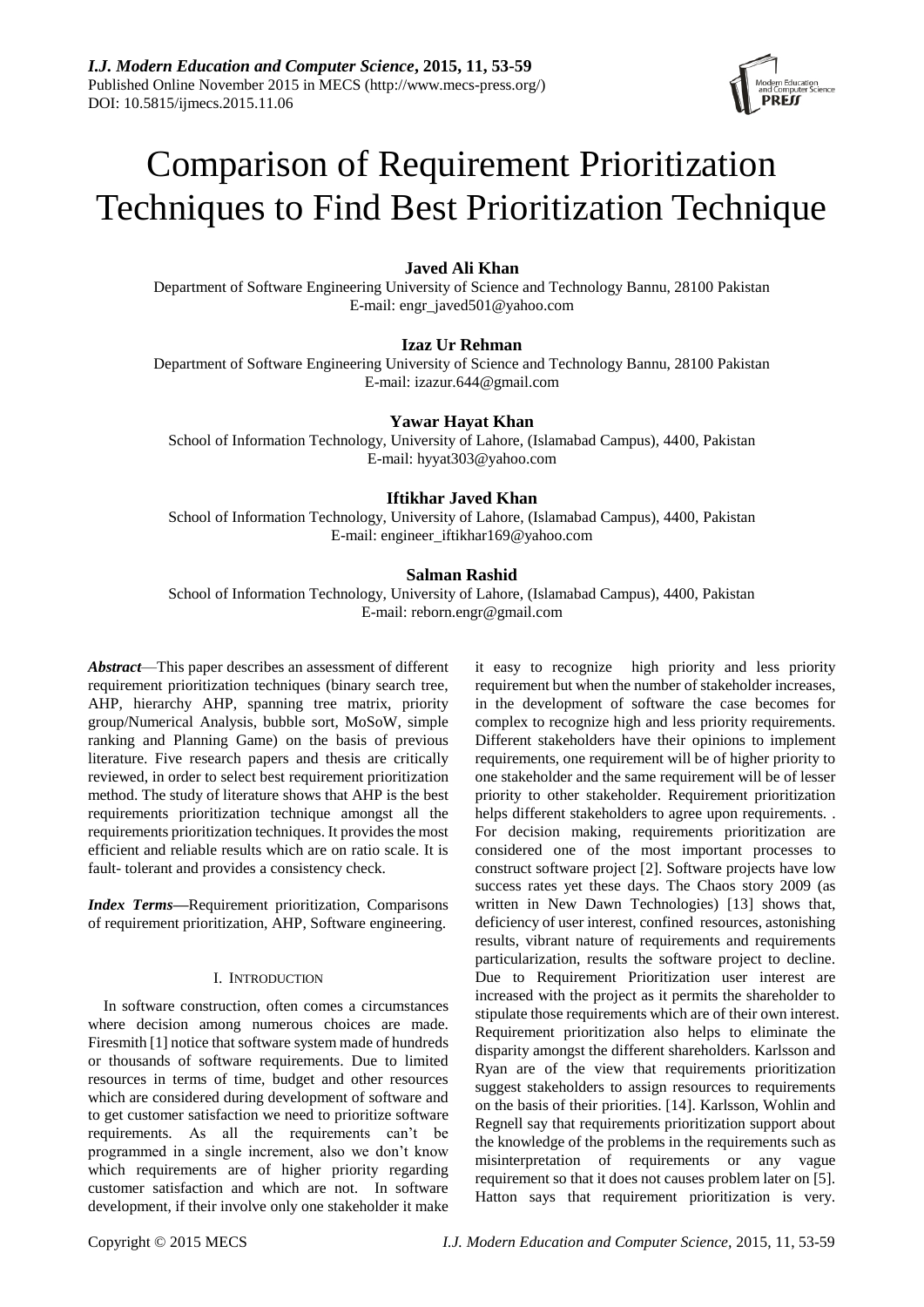important nowadays in software development for the expansion of projects in order to minimize the fiasco of the projects [10]

Take example of FBI Virtual Case File (VCF) which comes in category of very large software system, its budget was 170 Million dollar [3]. Cleland-Huang and Mobasher did investigation of the VCF project and think that project failure was somehow occurs due to miss management of requirements and not performing requirements prioritization [4].Software project or product development becomes very fast. Allot of competitor available in market. So within the allocated time and budget software product development must be completed. For this reason and easy to use, easy to understand, generate efficient and reliable results and fault tolerance requirement prioritization techniques must be used. Requirements prioritization techniques must support prioritization of interdependent requirements. The AHP is analytical tools for Requirements prioritization. The AHP is applied to break down large unstructured decision problems into controllable and measurable modules. Despite the increasing AHP has started to be engaged in Requirement prioritization in software engineering fields. Though, there is still a lack of papers presenting the use of AHP in typical Requirement Prioritization.

This article provides an examination of different requirement prioritization methods: analytic network process (ANP), analytic hierarchy process (AHP), hierarchy AHP, spanning tree matrix, bubble sort, binary search tree and priority groups. To elaborate these methods, each requirement prioritization method was critically reviewed and studied in order to know how to prioritized requirements. We then categorized the requirement prioritization techniques from a user's perspective according to a number of criteria such as ease of use, required completion time, reliability of results. Regardless of its problems of scaling-up, we found the Analytic Hierarchy Process to be the most reliable and promising technique for Software requirements prioritization.

# II. PRIORITIZING METHODS

Some necessary methods of software requirements prioritization have been describe below in this section, which shows us that how basic requirements can be prioritize. To know shortcoming of requirements prioritization methods, requirements are prioritized with each method.

#### *A. Numerical Assignment*

Numerical Assignment prioritization method is mention by larger number of studies such as [5],[6],[7],[8],[9],[10]. Numerical Assignment is fundamental technique for requirement prioritization in which several groups of requirements prioritization are made and then requirements are assigned to one of these groups on the bases of their priority. Different groups made in numerical assignment may be differing but few of them are same.

Such as low, medium and high are common groups. While prioritizing requirements, when requirements are assign to any of the group in numerical assignment, then priority of each requirement inside that group will be same.

#### *B. MoScoW (Museum of Soviet Calculators on the Web)*

MoScoW is a type of numerical assignment technique which is described in [11], [12]. Four priority groups which are MUST have, SHOULD have, COULD have and WONT have, are made in MoScoW. To prioritize requirements, each requirement will be place in one of the group based on their priority.

- Must have means that requirements in this group must be implemented in the software before it goes to release.
- Should have means that if requirements from this group are implemented then it will be good for the product/software.
- Could have means that if requirement from this group exist then it will be good for the project/software.
- Won't have means that requirements present in this groups can't be implemented in current iteration as these requirements are of low priority.

## *C. Simple Ranking*

Berander and Andrews [7] and Hatton [10] suggested simple ranking requirement prioritization technique. In simple ranking requirements are ranged from 1 to n where n is any integer value. Higher priority requirement are ranked by 1 and lower priority requirement are ranked by n.

#### *D. Bubble Sort*

Bubble sort is a technique which is used for sorting of elements. Hopcroft, Aho and Ullman [12], Karlsson [5] prioritize software requirements first by using Bubble sort technique. To prioritize requirements using bubble sort, you have to take two requirements and compare these requirements with each other, if the requirement are not in sequence then swap the requirements and then take another requirement and compare with it. Continue this process for each requirement until you have priority list of requirements from higher to lower requirements.

#### *E. Binary Search Tree*

Binary search tree method was suggested by Hopcroft, Aho and Ullman [12] which is another technique used for sorting. In binary search tree all buds have mostly two children's. First time the binary search tree was presented for requirement prioritization by Karlsson [5]. Each bud in binary search tree shows a requirement. The low priority requirement are those requirements which are arranged on the left side of bud and high priority requirements are those requirements which are placed on the right side of the bud in binary search tree. In we do requirement prioritization such as initially we take a requirement and accommodate that requirement as a base bud. After that we take another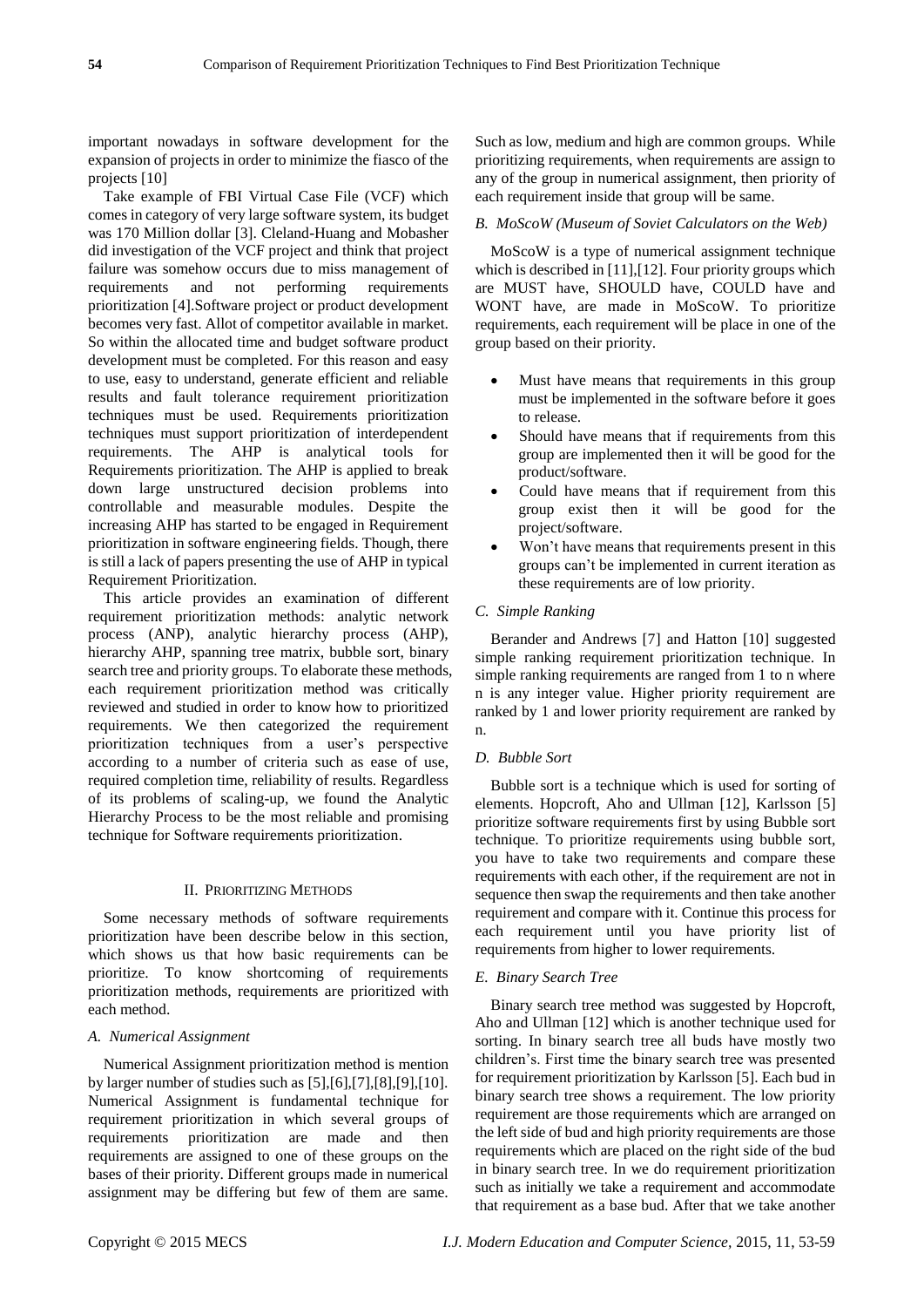random requirement and analyze it to the base bud. If that requirement is negligibly essential than the base bud we then measure it to the left child bud of the root bud and if the requirement is of larger importance than the base bud then we analyze it to the right side child of root buds . The base bud if do not have any child buds then place that requirement as a new child of the root bud. If the requirement having larger preferences then root bud place that provision as a child of the root bud and if it's of less preference then root bud place that requirement to the left side bud as a new child of the root bud . We are repeating this process till whole of the requirements are placed in the binary search tree.

#### *F. Hundred Dollar Method*

The Cumulative voting method which is also called as Hundred Dollar prioritization method mentioned in [5], [11], [6], is also an easy requirement prioritization method. In the hundred dollars technique 100 points (hours, money etc) are disposed to the stake holders to divide the 100 points amongst the requirements. Then every stake holder disposes the points among the requirements on the basis of its composition. For example if there are 100 points distributed to the every stake holder and there are 5 requirements to prioritize , so that every stake holder has an option to dispose 20 points to every requirement , or may issue all of the 100 points to a single requirement considering it the most significant requirement.

## *G. Analytic Hierarchy Process (ANP)*

| Intensity      | <b>DEFINITION</b>                                       | Explanation                                                                                  |  |  |  |
|----------------|---------------------------------------------------------|----------------------------------------------------------------------------------------------|--|--|--|
| 1              | of equal value                                          | Two requirements are of equal<br>value                                                       |  |  |  |
| $\mathfrak{D}$ | Slightly<br>more<br>value                               | Experience slightly favors one<br>requirement over another                                   |  |  |  |
| 5              | Essential or<br>strong value                            | Experience strongly favors one<br>requirement over another                                   |  |  |  |
|                | Very<br>strong<br>value                                 | A requirement is strongly favored<br>its dominance<br>and<br>is<br>demonstrated in practice  |  |  |  |
| 9              | Extreme value                                           | The evidence favoring one over<br>another is of the highest possible<br>order of affirmation |  |  |  |
| 2,4,6,8        | Intermediate<br>values between<br>adjacent<br>judgments | When compromise is needed                                                                    |  |  |  |

Table 1. Scale for Pairwise Comparison in AHP [16]

Analytic hierarchy process is a famous requirement prioritization method. Analytic hierarchy process has been presented by Saaty [16]. In AHP, initially whole requirements are recognized and then criteria under which these requirements will be preferred. In AHP we pair wise analyzing between the probable pairs of the hierarchy. Now users can recognize the possible relationship between the hierarchies. We then pair wise analyze them and users can select its preferences from the scale which ranges from 1 to 9. The scale is given in Table 1. Now AHP alters the user's attention to numeric numbers and numeric numbers

are given to every element in the hierarchy. During the use of AHP there is an option that redundancy may occur while preeminence of requirements, so consistency ratio must be known after using the analytic hierarchical process to view the prioritization completed are legal. AHP is used to analyze software requirements and among them which one is of top requirement and to which degree. If there are n requirements to be analyzed by AHP then the number of pair wise analysis required are n (n-1)/2.

## *H. Hierarchy AHP*

The most complex level software requirements are located on the apex of hierarchy and the most accurate level requirements are located at the base of hierarchy. Karlsson et al presented hierarchy AHP to software requirement prioritization; prefer those requirements which are presented at the same planes. [5] In hierarchy AHP, whole of the exclusive pairs of requirements are located at one plane. Now in this way not only whole of the requirements are pair wise analyzed to one another. Only those requirements are analyzed which are on the same plane.

## *I. Minimal Spanning Tree*

Minimal spanning tree in other method of prioritization of software requirements which is by Karlsson et al for referencing software requirements [5] In Minimal spanning tree prioritization technique has idea that if the resolution making is made certainly consistent, then the excess could be overwhelmed. Like if the requirement 1 is superior to requirement 2 and requirement 2 known to be superior than requirement 3 , then requirement 1 be of superior variety than requirement 3 but AHP admits the customer to analyze this kind of pair wise analysis also , which is by this time completed and thence raises the overabundance .

## *J. Planning Game*

Extreme Programming (XP) is consist of 12 basic guidelines, planning game is one of them[15], which is used for the prioritization of software requirements in a XP programming project. XP is a combination of two different requirements prioritization techniques. It combines the numerical assignment prioritization technique and ranking prioritization technique to prioritize requirements. In planning game (also called PG) requirements are first elicited from the users, and written these requirements on story board. Then these requirements are prioritized by stakeholder into three different piles: (1) those requirement without which the software will not work/perform, (2) those requirements that are fewer important but give noteworthy business worth, and (3) those requirements that would be good to have [15].At the same time engineers calculates the time needed to developed each requirement and hence distribute the requirements on the bases of risk into three groups (1) those that they can approximate accurately, (2) those that they can approximate logically fine, and (3) those that they cannot approximate at all.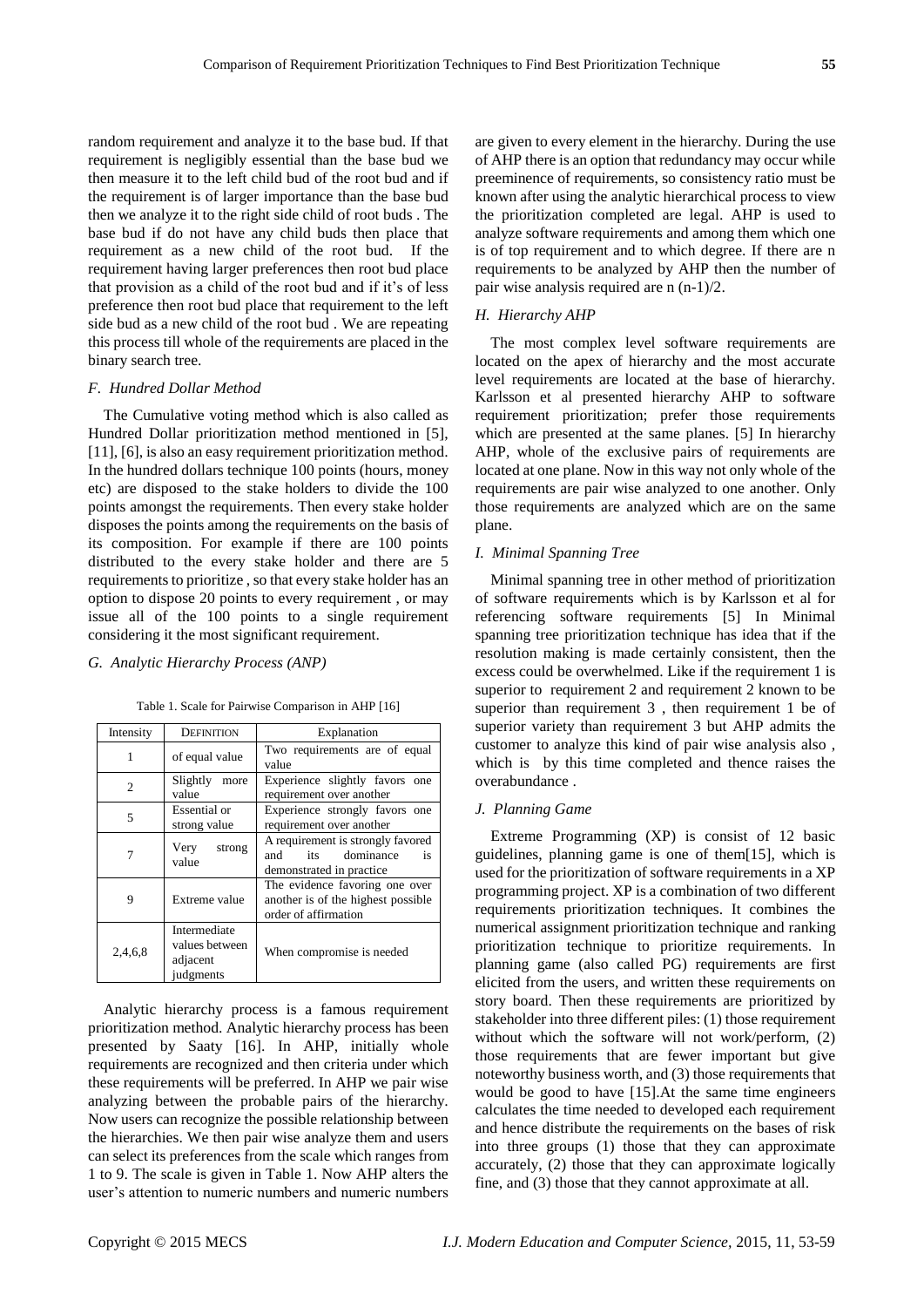# III. EVALUATION OF REQUIREMENTS PRIORITIZATION **TECHNIQUES**

In this section we study the different studies about the evaluation of requirements prioritization techniques. Five papers have been critically reviewed in order to know which requirement prioritization technique is best to prioritize software requirements. Karlsson et al found AHP to be the most capable technique amongst all the prioritization techniques. It provides the most efficient results which are on ratio scale. It is fault- tolerant and provides a consistency check. [5]. Hatton [10] suggested that AHP is the hardest to use amongst all the prioritization methods, also taking long time to compete the prioritization process and having less confidence form users but according to Karlsson et al [5] suggested that AHP is most suitable method for requirement prioritizations amongst six requirement prioritization techniques. Five requirements prioritization techniques are evaluated which are AHP, Binary Search Tree, Planning Game (PG), 100 point and PG with AHP. AHP with PG are considered to be the best requirements prioritization technique [17]. The author concluded that AHP is more accurate, faster and helpful then the numerical assignment [18].

# *A. The Evaluation of AHP, Hierarchy AHP, Spanning Tree, Bubble Sort, Priority Groups an Binary Search Tree Requirement Prioritization Methods*

In this paper Karlsson et al carry out an experiment to evaluate six requirements prioritization techniques which are spanning tree, bubble sort, binary search tree, priority groups, AHP and hierarchy AHP [5]. The author took 13 quality requirements for the experiment. In the experiment two types of measurements are evaluated. One is objective measure and the other is subjective measure. The objective measures for the experiment are, required number of decisions, total time consumption, and time consumption per decision. The subjective measures for the experiment are: ease of use, reliability of results, and fault tolerance. While performing the experiment the authors have identified some risks which are describe as Requirements are interdependent. Usually there exist interdependencies between the requirements and criteria under which we are going to prioritize the requirements. None of the prioritization technique in this experiment have the ability to consider the interdependency of the requirements and criteria. Infect still no requirements prioritization technique has covered this problem of calculating the priority of dependent requirements and criteria.

Few persons involved in the experiment. Another risk or problem with the experiment was that only three persons were involve in the experiment. The result of this article is shown in the following tables:

Table 2. Objective Measurement for Experiment [5]

| <b>Evaluation Criteria</b>   | AHP   | Hierarchy<br>AHP | Spanning<br>Tree | <b>Bubble</b><br>Sort | Binary<br>Search  | Priority<br>Group |
|------------------------------|-------|------------------|------------------|-----------------------|-------------------|-------------------|
| Consistency<br>Index(Yes/No) | Yes   | Yes              | N <sub>0</sub>   | No                    | No                | No                |
| Scale of<br>Measurement      | ratio | Ratio            | Ratio            |                       | Ordinal   Ordinal | Ordinal           |

Table 3. Objective Measurement for Experiment [5]

| Evaluation<br>Criteria | AHP            | Hierarchy<br>AHP | Spanning<br>Tree | <b>Bubble</b><br>Sort | Binary<br>Search | Priority<br>Group |
|------------------------|----------------|------------------|------------------|-----------------------|------------------|-------------------|
|                        |                |                  |                  |                       |                  |                   |
| Required               |                |                  |                  |                       | 29,33,           | 34,35,            |
| number of              | 78             | 26               | 12               | 78                    | 38               | 36                |
| decisions              |                |                  |                  |                       |                  |                   |
| Total time             |                |                  |                  |                       |                  |                   |
| consumpti              |                |                  |                  |                       |                  |                   |
| on (ordinal            | 6              | 2                | 1                | 3                     | 5                | $\overline{4}$    |
| scale from             |                |                  |                  |                       |                  |                   |
| $1-6)$                 |                |                  |                  |                       |                  |                   |
| Total time             |                |                  |                  |                       |                  |                   |
| consumpti              |                |                  |                  |                       |                  |                   |
| on per                 |                |                  |                  |                       |                  |                   |
| decision               | $\overline{2}$ | 4                | 5                | 1                     | 6                | 3                 |
| (ordinal)              |                |                  |                  |                       |                  |                   |
| scale form             |                |                  |                  |                       |                  |                   |
| $1-6)$                 |                |                  |                  |                       |                  |                   |

Table 4. Subjective Measurement for Experiment [5]

| Evaluation<br>Criteria    | AHP | Hierarchy Spanning<br>AHP | Tree | <b>Bubble</b><br>Sort | Binary<br>Search | Priority<br>Group |
|---------------------------|-----|---------------------------|------|-----------------------|------------------|-------------------|
| Ease of Use               | 3   | 4                         | 2    |                       | 5                | 6                 |
| Reliability<br>of Results |     | 3                         | 6    | 2                     |                  | 5                 |
| Fault tolerance           | 1   | 3                         | 6    | 2                     |                  | 5                 |

As from the Table 2, 3 and 4 it can be seen that amongst all the prioritization techniques AHP is the most capable technique amongst all the prioritization techniques. It provides the most efficient results which are on ratio scale. It is fault- tolerant and provides a consistency check. Other good techniques, such as bubble sort has lack of such important features. Using AHP the difference between the priorities of the requirements is very clear while the other prioritization techniques only provide the correct order. The consistency test is very essential as person judgments are far from perfect. On the other side AHP may be challenging for the bigger problems. It has problem scaling up as the same is the case with the bubble sort. So for this purpose tool support will be needed to overcome this problem.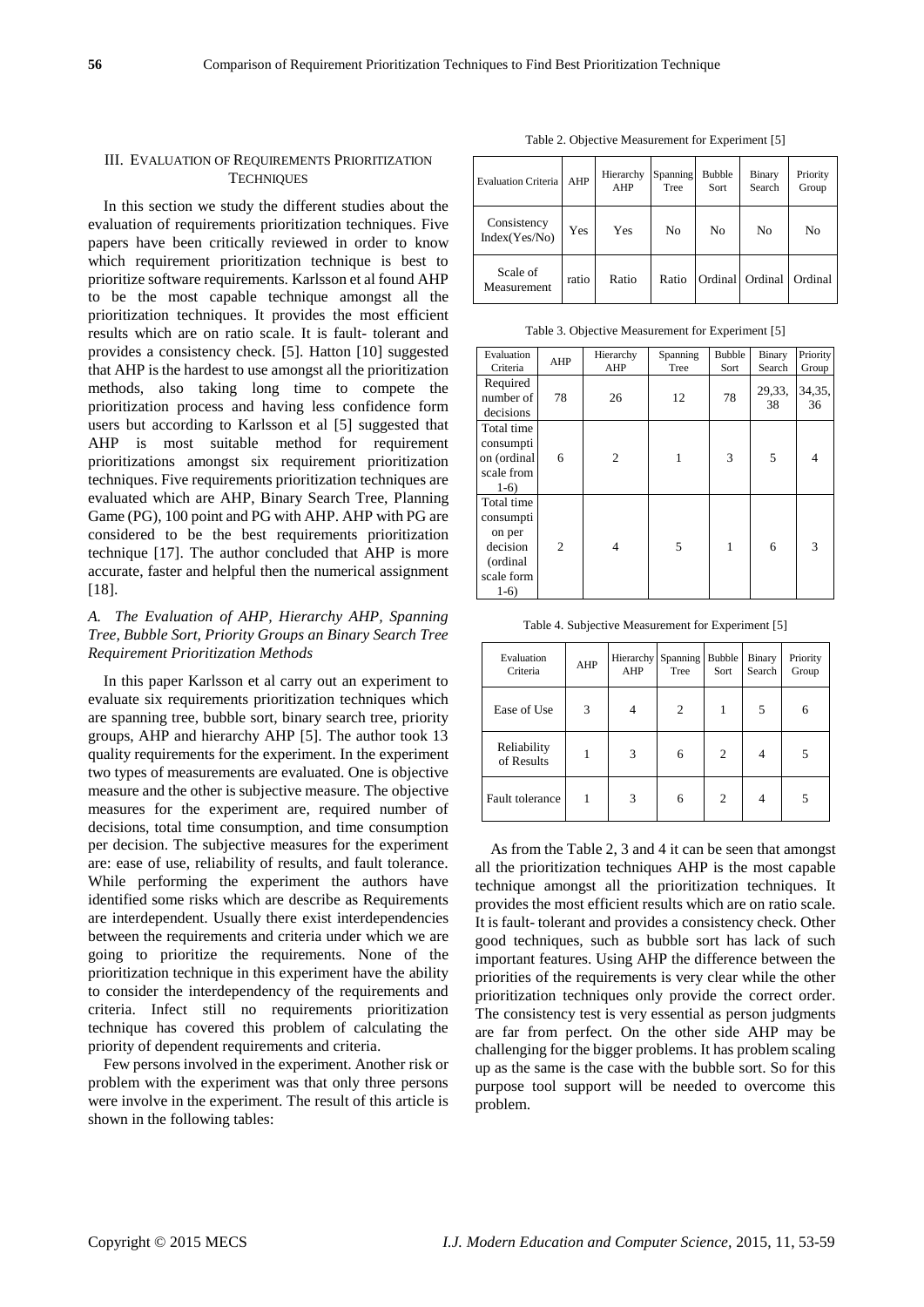# *B. The Evaluation of Simple Ranking, MoScoW, ANP and Hundred Dollar Requirement Prioritization Techniques*

Hatton [10] conducted a case study to evaluate simple ranking, MoScoW, hundred dollar and AHP requirements prioritization techniques. Criteria used for the evaluation of these requirements prioritization techniques are: ease of use, time to compete the overall prioritization process and the stakeholder confidence. 12 requirements associated with cell phone features are taken for the evaluation of the requirements prioritization techniques. These requirements are provided to the users. A broad collection of human from different ages, sex, level of education and occupations were shortlisted as contestants. 31 studies were fulfilled and the results were used for data analysis. An ordinal scale from 1 to 10 was used, to measure the difficulty and user confidence of the prioritization method. The research results are shown in the table 5, 6.

Table 5. Time taken (minutes), median confidence and median difficulty (1-10) by different requirement prioritizations techniques measures for experiment [10]

|                   | Minimum<br>Time | Maximum<br>Time | Mean<br>Time | Slandered<br>Deviation | Median<br>Confidence | Median<br>Difficulty |
|-------------------|-----------------|-----------------|--------------|------------------------|----------------------|----------------------|
| MoScoW            |                 | 5               | 1.78         | 1.083                  | 8                    | 2                    |
| Simple<br>Ranking |                 | 4               | 1.5          | 0.73                   | 8                    | 3                    |
| 100 Dollar        |                 | 8               | 3.6          | 2.42                   |                      | 4                    |
| AHP               |                 | 22              | 14.03        | 4.4                    | $\overline{c}$       | 9                    |

| Evaluation<br>Criteria                            | Simple<br>Ranking | MoScoW | 100 dollar | <b>AHP</b> |
|---------------------------------------------------|-------------------|--------|------------|------------|
| Ratio Scale<br>Information                        |                   |        | Yes        | Yes        |
| High<br>Confidence<br>from User                   | Yes               | Yes    | Yes        |            |
| Consistent                                        | Yes               | Yes    | Yes        | Yes        |
| Low difficulty                                    | Yes               | Yes    | Yes        |            |
| Low effort                                        | Yes               | Yes    | Yes        |            |
| Able to handle<br>large number<br>of alternatives |                   | Yes    |            |            |

Table 6. Characteristics of prioritization methods [10]

According to this article the author has shown AHP as the worst method amongst the four prioritization methods, but karlsson [5] has shown AHP as the best method among the six prioritization techniques. AHP is difficult to scale and too much pairwise comparisons are needed and costs much time to complete the prioritization process, but it provides best results, as karlsson et al [5] show either of the prioritization techniques provide the facility of fault tolerance and consistency check. Only AHP provides it and also the result of AHP is on ratio scale, It shows exactly the difference between the requirements due to which the ambiguity and conflict amongst the stakeholders can be resolved. As tools are available for AHP, if we use tools for the prioritization of requirements then we can obtain good results with less time consumed over the prioritization process.

## *C. The Evaluation of An Experimental Comparison of five Prioritization Methods*

In this thesis, the author has evaluated and compares the five prioritization techniques which are: AHP, Binary Search Tree, Planning Game (PG), 100 point and PG with AHP [17]. The author has compared the five prioritization techniques on the basis of Time, Scalability, comparison, ease and consistency/accuracy.

For the comparison of the five prioritization techniques, the author has developed a web base interface, where online survey was carried about the five prioritization techniques and to gather the requirements for the experiment from the web portal.

They gathered requirements from the user in the following way

- Introduction
- Methods
- End Questions

In this way the survey was carried out about the prioritization techniques and requirements were gathered for the experiment. After that some mathematical and probability functions were performed on the mathematical experiments.

The following statistical result were found from the experiment

#### *Easy*

When the question was asked that which prioritization method is easy one to perform the prioritization process, the answer was found that PG is the most easy method to perform the prioritization process followed by BST and 100 point methods. AHP is considered to be the most difficult method amongst the five prioritization techniques.

#### *Certainty/Accuracy*

Another question was that, how certain they were about the final result after the prioritization process had been done. There was mainly no difference between the methods; all the methods had almost similar results. For the question that how accurate the prioritization method compare to each other, then according to this author 100 point and BST are the most accurate methods followed by PG, PGAHP and AHP.

## *Time*

Each participant was asked the question to record the time, that how much time it took to complete the experiment. Then among the five prioritization techniques AHP took most of the time to compete the prioritization process followed by the BST. 100 point and PG are fastest to complete the prioritization process; PGAHP is in the middle of the methods.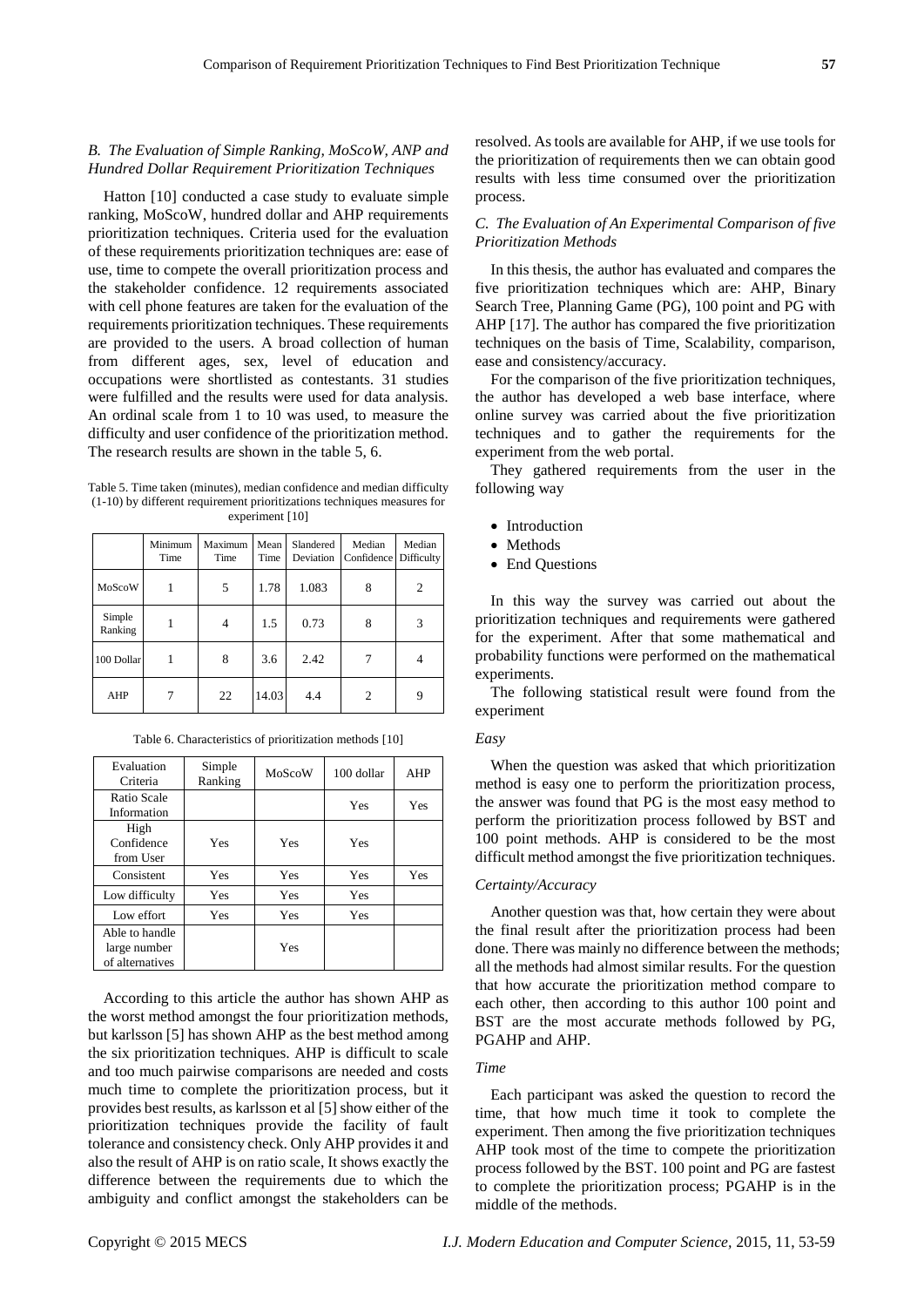#### *Scalable*

When the question was asked, that which prioritization method is the most scalable among the five, then BST and 100 point was considered to be the most scalable and AHP was considered to be worst to scale with requirements. PG and PGAHP were considered in the middle.

## *Best*

The last question was asked that which method of prioritization is the best method amongst the five prioritization methods. BST and PGAHP were considered to be the best methods while AHP was considered the worst method among the five prioritization methods. PG and 100point lie in between of the above too.

As it can be seen from the results that AHP with PG are consider to best method for requirements prioritization technique.

# *D. The evaluation and study of prioritization techniques using student as a subject*

In this article the authors [18] have done the evaluation of two requirements prioritization techniques which are: AHP and numerical assignment technique. For this purpose the authors have used student as a subject in the experiment. The requirements that have to be prioritized are taken from two different projects. One is from the real estate agency and the other is from the library management system. Two groups of students are taken. One group is from the software engineering students of subject requirement engineering and the other group is from the MS or PHD research students. The objective of this article is to compare the AHP and numerical assignment

Requirements prioritization method on the basis of ease of use and accuracy, that among these two methods which one is the best requirements prioritization method.

While conducting the experiment first in the class room, 8 students took part. 9 requirements for requirements prioritization were taken from the estate agency system. Each student took 25 minutes to prioritize the requirements on both of the requirements prioritization methods.

The result shows that AHP method provides more reliable, accurate and more helpful results then the numerical assignment methods.

Now prioritizing the requirements with the research students, for this purpose they take the nine (9) requirements from the library management system (LMS) and seven (7) research students took part in the experiment. Each student started prioritizing the requirements with both the methods: numerical assignment and AHP.

It is concluded that pairwise comparison (AHP) is more precise, quicker and useful then the numerical assignment. One of the advantages of AHP is that here we have to calculate, that how much one requirement is more or less than the other requirement while in the numerical assignment you only calculate which requirements is of greater priority and which is not. Due to which the

participants are not forced to focus each requirement which results in less accuracy. While in AHP each requirement which we are going to prioritize must be studied in detail in order to know the importance of it, so as we take interest in the requirement, As a result we get the requirements clear and fully understandable due to which the ambiguity is removed.

So it is concluded that AHP is more useful, precise and quicker than the numerical assignment method. This is also proved by Karlsson [5].

## *E. The evaluation of various elicitation techniques and requirement prioritization techniques*

In this article the authors talk about the different techniques used for the requirements elicitation and requirements prioritization.[19] In this article the authors have summarized the different prioritization techniques(Pair wise comparison approach, Analytic hierarchical process (AHP),100 Point, Requirements triage method and Binary search tree (BST)) with advantages and disadvantages.

The authors of the article have also mentioned that it is very important to identify the dependencies between the requirements before, and then prioritize the requirements. As when two requirements are dependent on each other and we place them in separate increments, then it will be problem. As there is no such requirement prioritization technique who calculates the dependency among the requirements and the criteria under which requirements are prioritized.

Among the all requirements prioritization techniques AHP is very reliable since large quantity of redundancy in the pair wise comparison makes the process literally tactless to judgmental errors. Another benefit of AHP is that, the result of the AHP is on ratio scale, which allows for useful evaluation of requirements.

## IV. CONCLUSION

In our evaluation we have concluded that AHP is the most promising method amongst the requirements prioritizations methods. AHP produce most reliable results which are based on ratio scale. AHP are fault tolerant. AHP includes consistency check. Karlsson et al [8] have suggested AHP as the best method, While doing requirement prioritization thorough AHP, the participants will clearly and completely understand the requirements first, have to know the relationship amongst the requirements and criteria, under which these requirements will be prioritize. So the system will be clear to the participants and can easily and effectively calculate the priority of the requirements. To produce the better results AHP need greater comparisons, this is problematic when the project becomes large. So tool support is needed to overcome this problem.